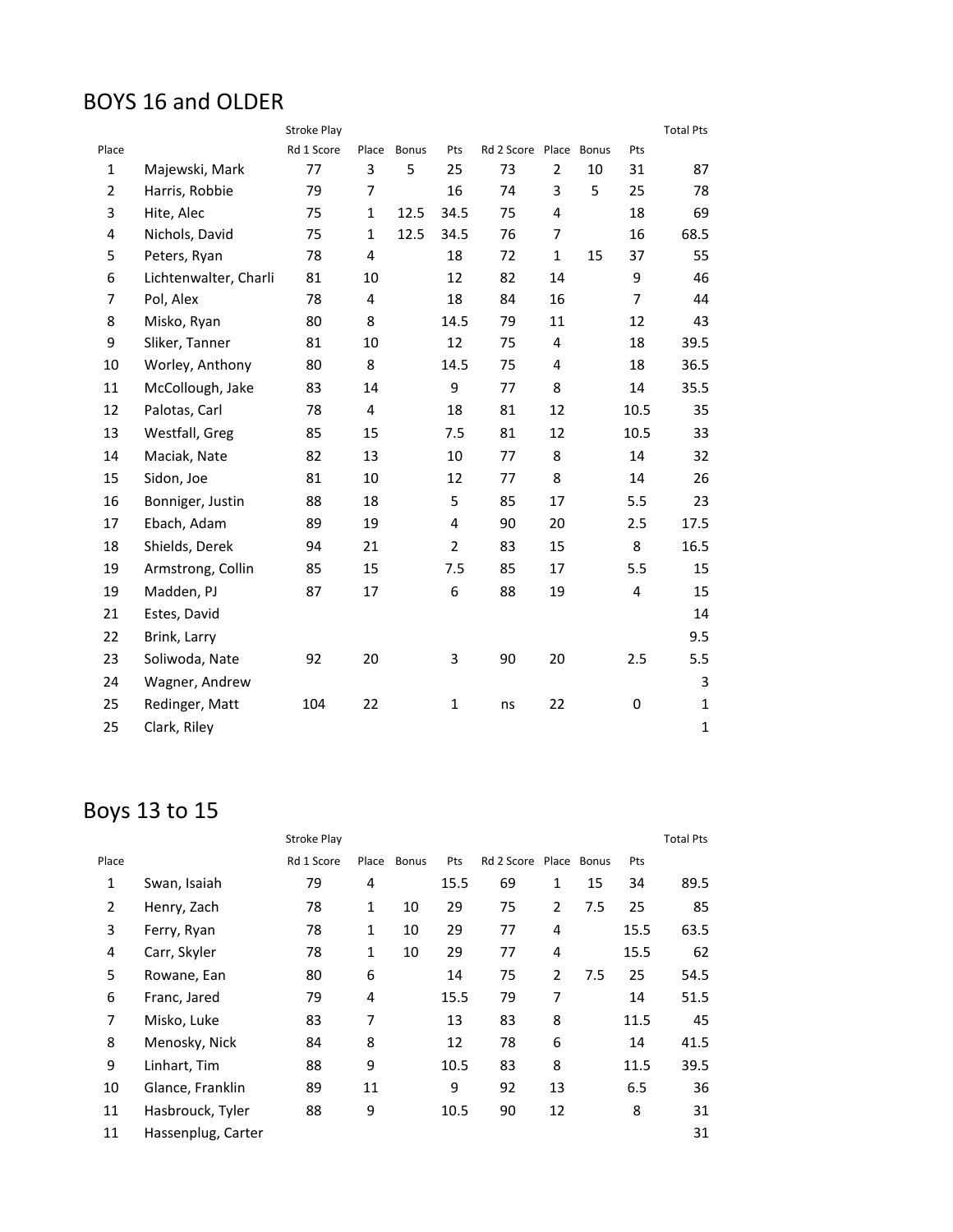| 13 | Stoddart, Michael | 90  | 12 | 8   | 88  | 10 | 9.5            | 30           |
|----|-------------------|-----|----|-----|-----|----|----------------|--------------|
| 14 | Sam, Ethan        | 99  | 14 | 5.5 | 88  | 10 | 9.5            | 23           |
| 15 | Wargo, Joe        | 92  | 13 | 7   | ns  | 18 | 0              | 16           |
| 16 | Bucci, Joe        | 99  | 14 | 5.5 | 92  | 13 | 6.5            | 15           |
| 17 | Berlin, Greg      | 100 | 16 | 4   | 101 | 16 | $\overline{4}$ | 14           |
| 18 | Paris, Max        |     |    |     |     |    |                | 12.5         |
| 18 | Taylor, Breckin   |     |    |     |     |    |                | 12.5         |
| 20 | Pedano, Phil      |     |    |     |     |    |                | 10           |
| 21 | Deangelo, Joey    | 109 | 18 | 2   | 103 | 17 | 3              | 9            |
| 22 | Preston, Joe      | 101 | 17 | 3   | 99  | 15 | 5              | 8            |
| 22 | Deitrick, Mac     |     |    |     |     |    |                | 7            |
| 24 | Boutte, Clayton   | 115 | 19 | 1   | ns  | 18 | 0              | 6            |
| 25 | Lange, Chris      |     |    |     |     |    |                | 2            |
| 26 | Fugagli, Joe      |     |    |     |     |    |                | $\mathbf{1}$ |
|    |                   |     |    |     |     |    |                |              |

#### BOYS 12 and Under

|       |                  | Stroke Play |       |              |     |            |   |             |     | <b>Total Pts</b> |
|-------|------------------|-------------|-------|--------------|-----|------------|---|-------------|-----|------------------|
| Place |                  | Rd 1 Score  | Place | <b>Bonus</b> | Pts | Rd 2 Score |   | Place Bonus | Pts |                  |
| 1     | Westfall, Kyle   | 87          | 1     | 15           | 20  | 88         | 2 | 7.5         | 11  | 56               |
| 2     | Constable, Cole  | 95          | 3     | 5            | 8   | 86         | 1 | 15          | 20  | 47               |
| 3     | Hilditch, Braden | 89          | 2     | 10           | 14  | 88         | 2 | 7.5         | 11  | 38               |
| 4     | Fessler, Wil     | 98          | 4     |              | 2   | 100        | 4 |             | 2   | 9                |
| 5     | Eastbourn, Ryan  |             |       |              |     |            |   |             |     | 7                |
| 6     | Eastbourn, Jacob |             |       |              |     |            |   |             |     | 6                |
| 6     | Berk, Parker     | 113         | 5     |              | 1   | 118        | 5 |             | 1   | 6                |
| 8     | Erhartic, Drew   |             |       |              |     |            |   |             |     | 3                |
| 9     | Rucks, Tegan     |             |       |              |     |            |   |             |     | 2                |
| 10    | Mong, Jack       |             |       |              |     |            |   |             |     | 1                |

## GIRLS 16 and Older

|       |                    | Stroke Play |       |       |            |                        |   |    |     | <b>Total Pts</b> |
|-------|--------------------|-------------|-------|-------|------------|------------------------|---|----|-----|------------------|
| Place |                    | Rd 1 Score  | Place | Bonus | <b>Pts</b> | Rd 2 Score Place Bonus |   |    | Pts |                  |
|       | Berlin, Tori       | 91          |       | 15    | 19         | 92                     | 2 | 10 | 13  | 52               |
|       | Henry, Kymmy       | 94          | 2     | 7.5   | 10         | 89                     | 1 | 15 | 19  | 31               |
|       | Minichelli, Olivia | 97          | 4     |       | 1          | 94                     | 3 | 5  |     | 22               |
| 4     | DeDionisio         | 94          | 2     | 7.5   | 10         | 102                    | 4 |    |     | 12               |
| 5     | Fessler, Julia     |             |       |       |            |                        |   |    |     | 8                |

#### GIRLS 15 and Under

|       |                   | Stroke Play                                           |  |                       |  | <b>Total Pts</b> |
|-------|-------------------|-------------------------------------------------------|--|-----------------------|--|------------------|
| Place |                   | Rd 1 Score Place Bonus Pts Rd 2 Score Place Bonus Pts |  |                       |  |                  |
|       | 1 Brosig, Natalie |                                                       |  | 82 1 15 19 82 1 15 19 |  | 49               |